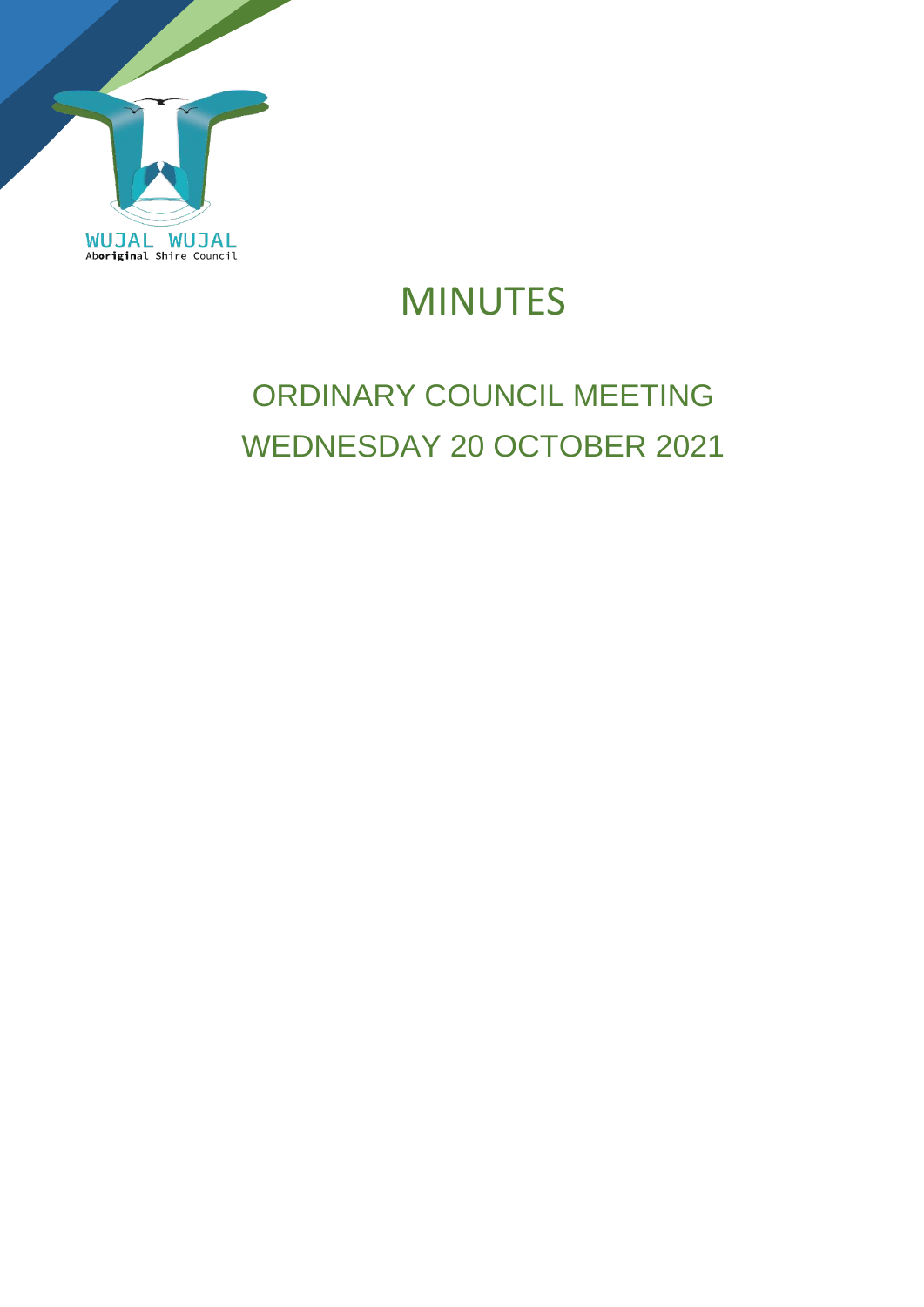

WWASC COUNCILLORS

Councillor Bradley Creek, Mayor Councillor Vincent Tayley, Deputy Mayor Councillor Robert Bloomfield Councillor Regan Kulka Councillor Vanessa Tayley

WWASC holds their Ordinary Council Meetings On the third Thursday of the Month Beginning at 9:00am The attendance of all councillors is requested.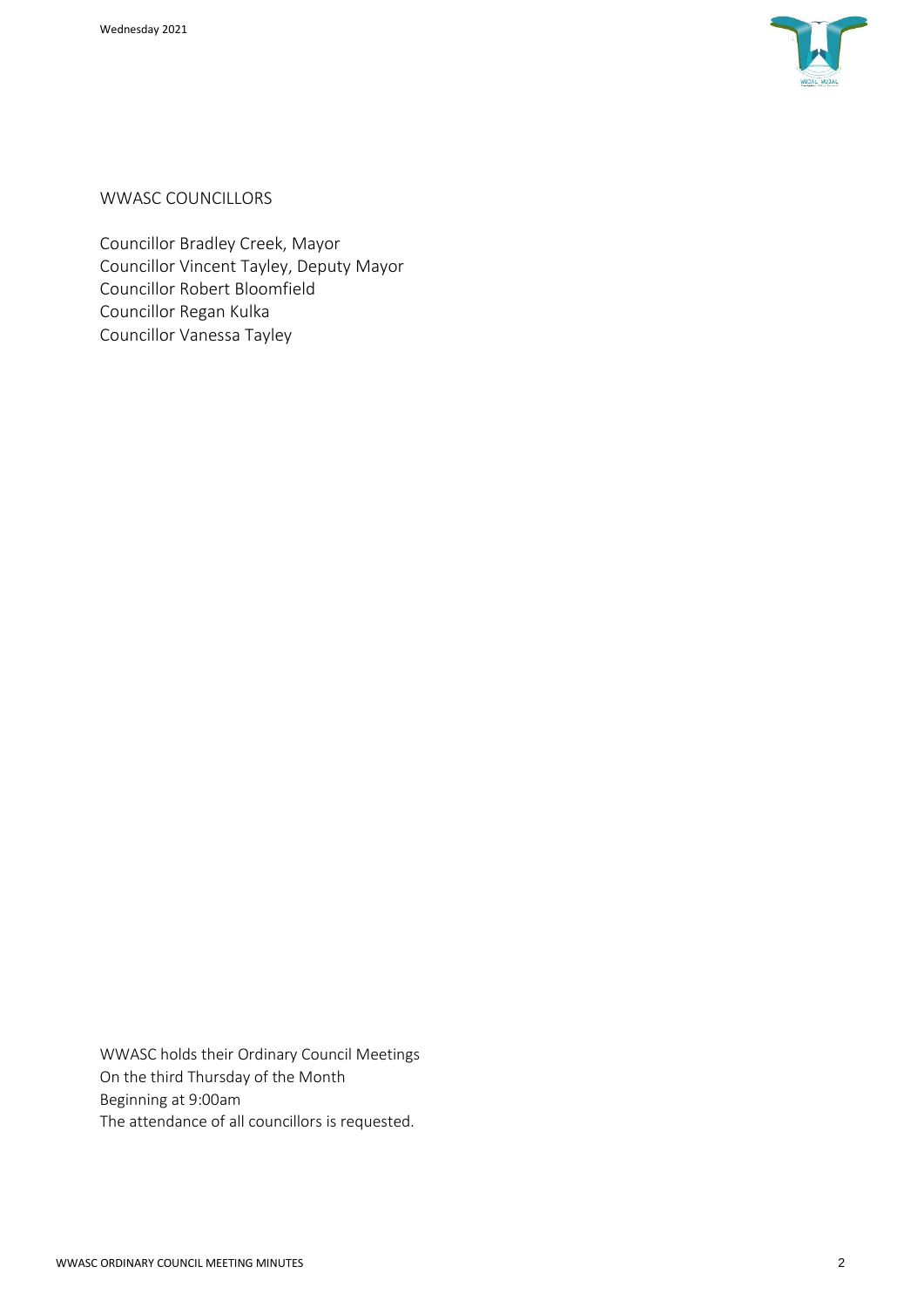## ORDER OF BUSINESS



1 WELCOME / MEETING OPENED

2 ATTENDANCE / APOLOGIES

Cr Bradley Creek Cr Regan Kulka Cr Vanessa Tayley Cr Robert Bloomfield Stephen Wilton Victor Mills Keziah Bin Sali John O'Halloran

Apologies:

Cr Vincent Tayley

| <b>Resolution:</b> | Accept apologies for Cr Vincent Tayley |             |
|--------------------|----------------------------------------|-------------|
| Moved:             | Cr Vanessa Tayley                      |             |
| Seconded:          | Cr Regan Kulka                         | Carried 4/4 |
| Decision No:       | 0120102021                             |             |

### 3 CONDOLENCES

Lakefield family - Hopevale Wilson/Wason/Grogan family – Cairns King family – Palm Island Archer family – Mareeba Singleton family – Wujal Wujal

### CONGRATULATIONS

All organisers of the NAIDOC event, very successful. Priscilla Raleigh to running the events for the week

Alice Tayley 30 years service in Queensland Health

All students completing year 12 this year

- Asheruhne Walker
- Shannon Shuan
- Lennik Henderson
- Jakayda Schrieber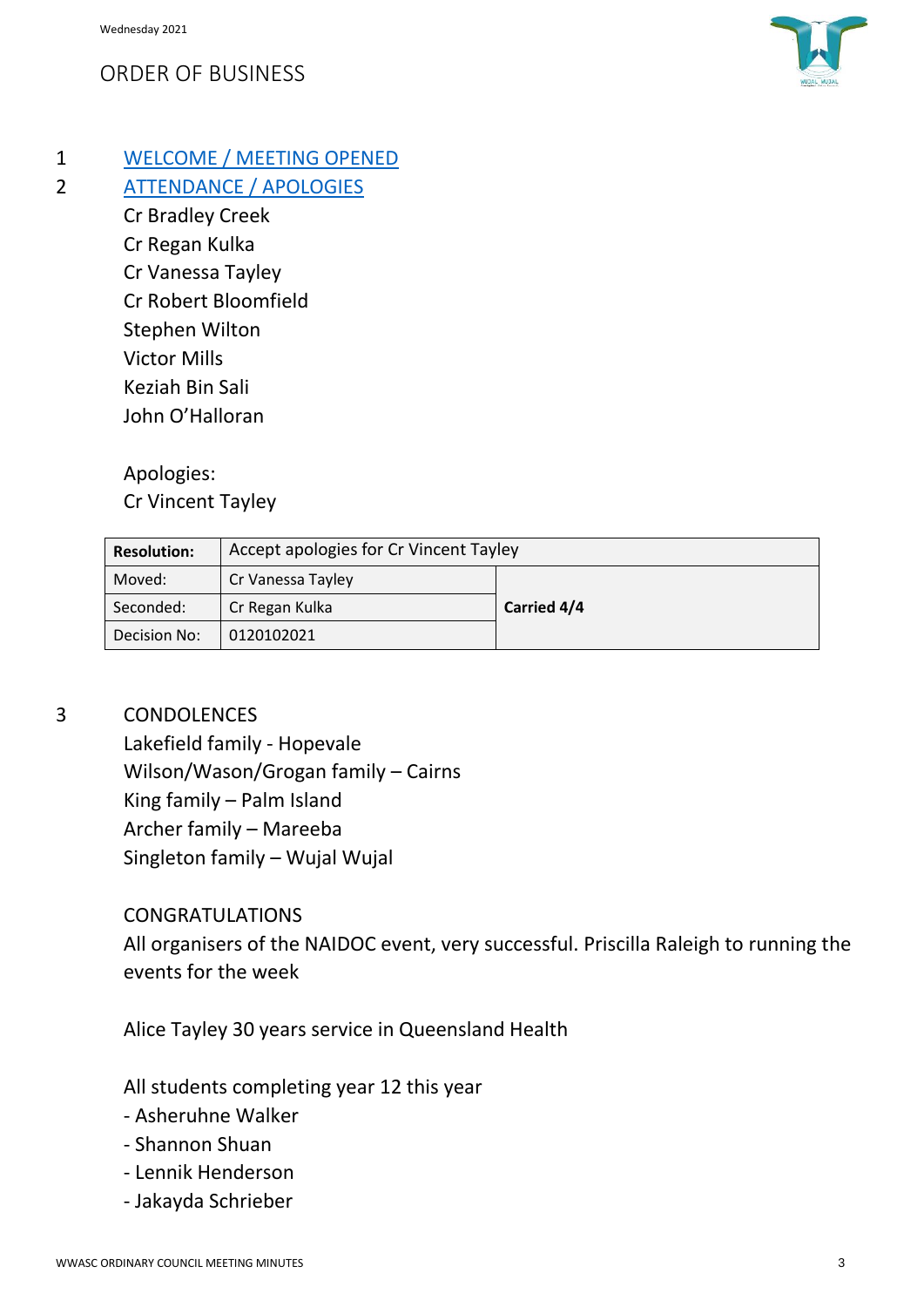

Handover to Traditional owners to National Parks, Eastern Yalanji country.

### 4 COUNCILLOR OBLIGATIONS/DECLARATION OF INTERESTS

Mayor Creek invited those present to use this opportunity to make public any Material Personal Interests and/or Conflicts of Interest (real or perceived) in respect of items in the Agenda.

4.1 Declaration of Prescribed Conflict of Interest (MPI) on any item of business Pursuant to Section 175C of the Local Government Act 2009, no declarations of material personal interests were made during this meeting.

4.2 Declaration of Declarable Conflict of Interest on any item of business Pursuant to Section 175E of the Local Government Act 2009, no declarations of conflict of interests were made during this meeting.

4.3 Register of Interests – Councillors must notify changes within 30 days of the change

# 5 CONFIRMATION OF PREVIOUS MINUTES

| <b>Resolution:</b> | That the minutes of the Ordinary Council Meeting held 2021 be confirmed. |             |  |
|--------------------|--------------------------------------------------------------------------|-------------|--|
| Moved:             | Cr Robert Bloomfield                                                     |             |  |
| Seconded:          | Cr Vanessa Tayley                                                        | Carried 4/4 |  |
| Decision No:       | 0220102021                                                               |             |  |

# 6 REPORTS

# 6.1 Mayor's Report

| <b>Resolution:</b> | That Council endorses the Mayor's monthly report for October 2021 |             |
|--------------------|-------------------------------------------------------------------|-------------|
| Moved:             | Cr Bradley Creek                                                  |             |
| Seconded:          | Cr Regan Kulka                                                    | Carried 4/4 |
| Decision No:       | 0320102021                                                        |             |

## 6.2 Chief Executive Officer's Report

| <b>Resolution:</b> | That Council endorse the proposed schedule and consultation process for<br>the development and adoption of the Wujal Wujal Aboriginal Shire Council<br>Corporate Plan 2022-2027 with public meetings to be held;<br>Date: 11 November 2021 |
|--------------------|--------------------------------------------------------------------------------------------------------------------------------------------------------------------------------------------------------------------------------------------|
|                    | Date: 25 November 2021                                                                                                                                                                                                                     |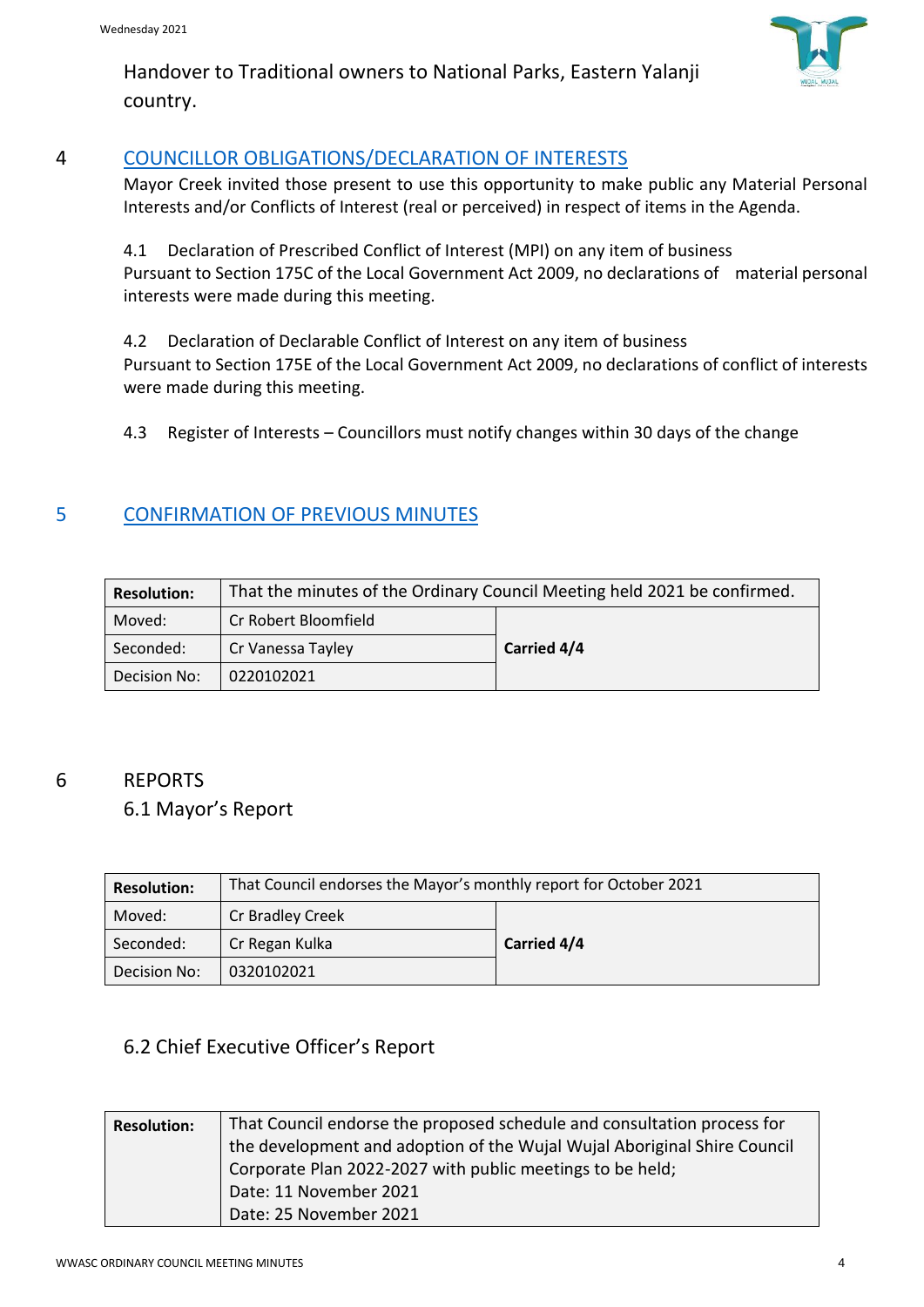| Moved:       | Cr Regan Kulka       |             | <b>WUJAL</b> |
|--------------|----------------------|-------------|--------------|
| Seconded:    | Cr Robert Bloomfield | Carried 4/4 |              |
| Decision No: | 0420102021           |             |              |

| <b>Resolution:</b> | That Council approve the revised format for Financial Reports for monthly Council<br>Financial Reports. |             |
|--------------------|---------------------------------------------------------------------------------------------------------|-------------|
| Moved:             | Cr Vanessa Tayley                                                                                       |             |
| Seconded:          | Cr Regan Kulka                                                                                          | Carried 4/4 |
| Decision No:       | 0520102021                                                                                              |             |

| <b>Resolution:</b> | That Council delegate Mr Victor Mills Director Works and Building Services to act as<br>Chief Executive Officer for the period 3 November 2021 to 10 November 2021<br>whilst the Chief Executive Officer clears annual leave. |             |
|--------------------|-------------------------------------------------------------------------------------------------------------------------------------------------------------------------------------------------------------------------------|-------------|
| Moved:             | Cr Vanessa Tayley                                                                                                                                                                                                             |             |
| Seconded:          | Cr Robert Bloomfield                                                                                                                                                                                                          | Carried 4/4 |
| Decision No:       | 0620102021                                                                                                                                                                                                                    |             |

| <b>Resolution:</b> | That Council notify the Office of Industrial Relations that the nominated dates for<br>2022 Special and Show Holidays area's follows; |  |                                   |                 |
|--------------------|---------------------------------------------------------------------------------------------------------------------------------------|--|-----------------------------------|-----------------|
|                    | Friday 15 July 2022                                                                                                                   |  | Cairns Show Day                   | Show Holiday    |
|                    | Friday 16 September 2022                                                                                                              |  | Wujal Wujal Rodeo                 | Special Holiday |
|                    | Friday 28 October 2022                                                                                                                |  | <b>Wujal Wujal Foundation Day</b> | Special Holiday |
| Moved:             | Cr Bradley Crek                                                                                                                       |  |                                   |                 |
| Seconded:          | Cr Robert Bloomfield                                                                                                                  |  | Carried 4/4                       |                 |
| Decision No:       | 0720102021                                                                                                                            |  |                                   |                 |

| <b>Resolution:</b> | That Council's Key management personnel make the required Related Entity<br>Disclosures to enable the completion of the Related Entity Transactions to be<br>reported within the 2020-2021 Financial Statements. |             |
|--------------------|------------------------------------------------------------------------------------------------------------------------------------------------------------------------------------------------------------------|-------------|
| Moved:             | Cr Regan Kulka                                                                                                                                                                                                   |             |
| Seconded:          | Cr Vanessa Tayley                                                                                                                                                                                                | Carried 4/4 |
| Decision No:       | 0820102021                                                                                                                                                                                                       |             |

| <b>Resolution:</b> | That Council's allocate the MyPathway Joint Venture interim dividend of \$511,072<br>as follows; |           |
|--------------------|--------------------------------------------------------------------------------------------------|-----------|
|                    | <b>Replacement of Councils servers</b>                                                           | \$66,000  |
|                    | Accommodation units fit out                                                                      | \$100,000 |
|                    | Café Operating Expenses                                                                          | \$25,000  |
|                    | Rodeo Reserve                                                                                    | \$20,000  |

 $\rightarrow$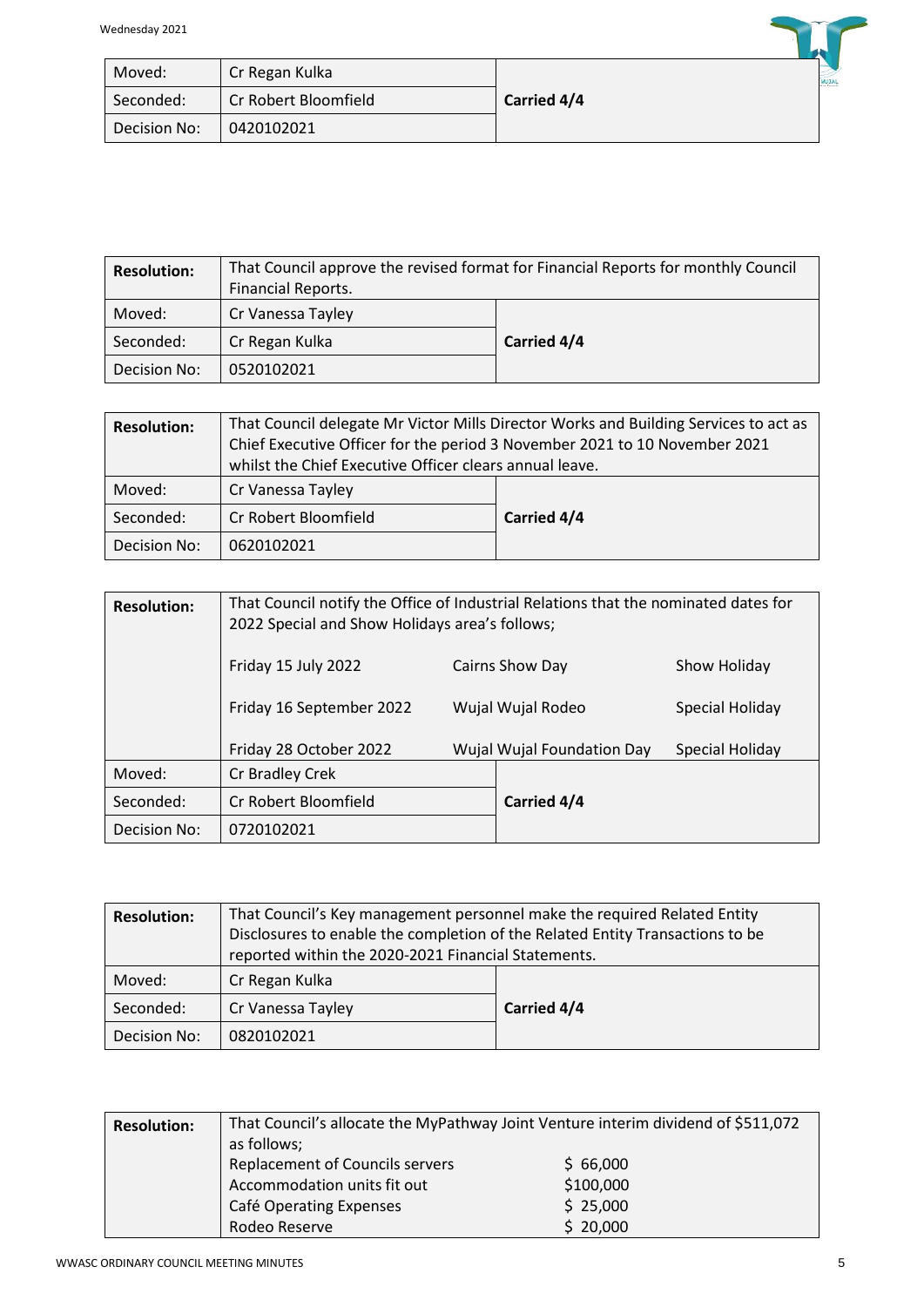

| <b>Resolution:</b> | That Council endorses the CEO monthly report for October 2021 |             |
|--------------------|---------------------------------------------------------------|-------------|
| Moved:             | Cr Vanessa Tayley                                             |             |
| Seconded:          | Cr Robert Bloomfield                                          | Carried 4/4 |
| Decision No:       | 1020102021                                                    |             |

#### Break 12.07pm

#### Return 1.14pm

## 6.4 Director of Finance and Corporate Services Report

| <b>Resolution:</b> | That Council write off the following debtor accounts;<br>Eileen Deemal-Hall \$310.72<br>Embrace Learning Australia Pty Ltd \$19,080.00 |                    |
|--------------------|----------------------------------------------------------------------------------------------------------------------------------------|--------------------|
| Moved:             | Cr Vanessa Tayley                                                                                                                      |                    |
| Seconded:          | Cr Regan Kulka                                                                                                                         | <b>Carried 4/4</b> |
| Decision No:       | 1120102021                                                                                                                             |                    |

| <b>Resolution:</b> | That Council endorses the DF&CS monthly report for October 2021 |             |  |
|--------------------|-----------------------------------------------------------------|-------------|--|
| Moved:             | Cr Regan Kulka                                                  |             |  |
| Seconded:          | Cr Vanessa Tayley                                               | Carried 4/4 |  |
| Decision No:       | 1220102021                                                      |             |  |

## 6.5 Director of Works and Building Services Report

| <b>Resolution:</b> | That Council endorses the DW&BS monthly report for October 2021 |             |  |
|--------------------|-----------------------------------------------------------------|-------------|--|
| Moved:             | Cr Bradley Creek                                                |             |  |
| Seconded:          | Cr Robert Bloomfield                                            | Carried 4/4 |  |
| Decision No:       | 1320102021                                                      |             |  |

### 7 CLOSED SESSION Nil